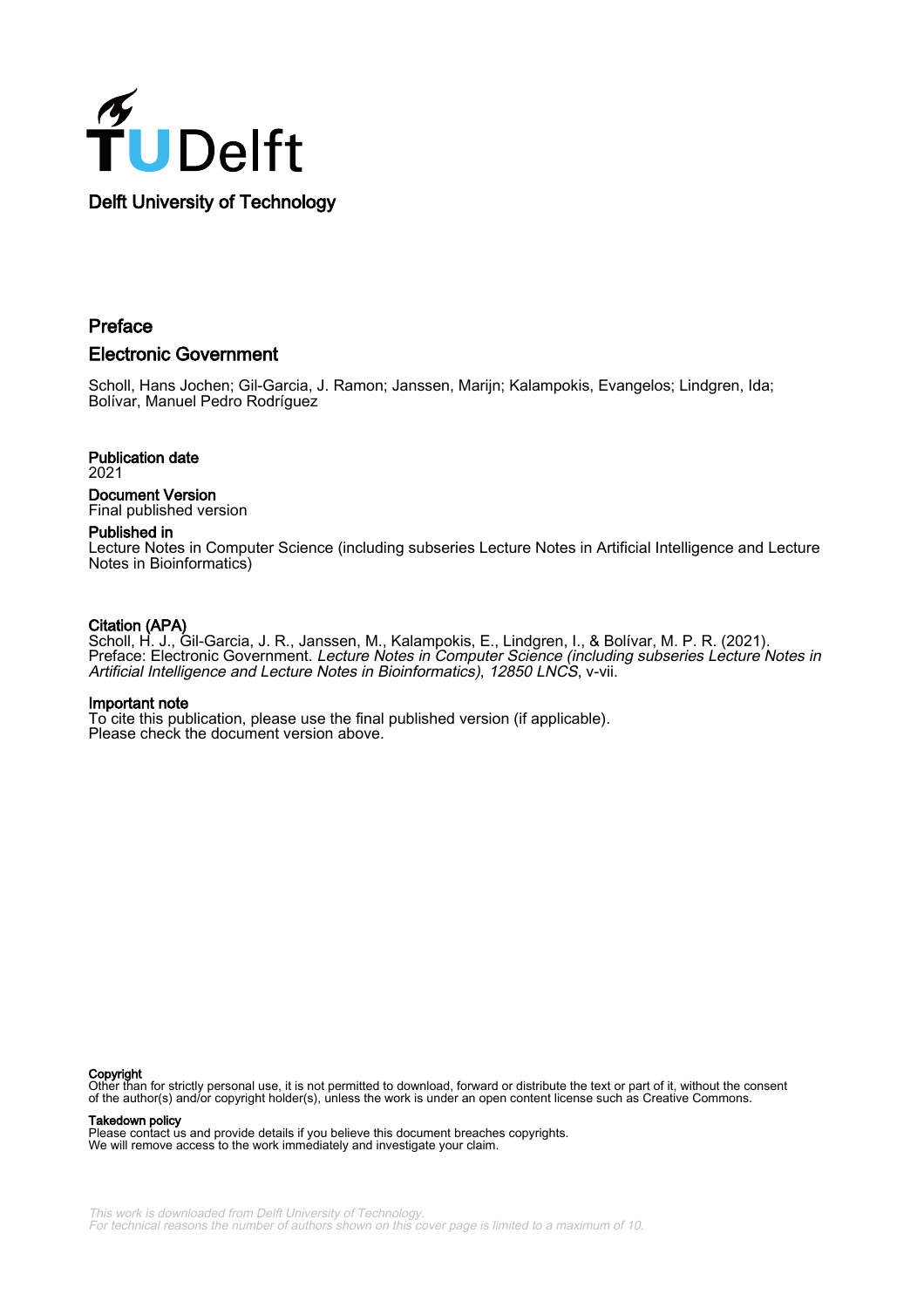Hans Jochen Scholl · J. Ramon Gil-Garcia · Marijn Janssen · Evangelos Kalampokis · Ida Lindgren · Manuel Pedro Rodríguez Bolívar (Eds.)

# Electronic Government

20th IFIP WG 8.5 International Conference, EGOV 2021 Granada, Spain, September 7–9, 2021 Proceedings

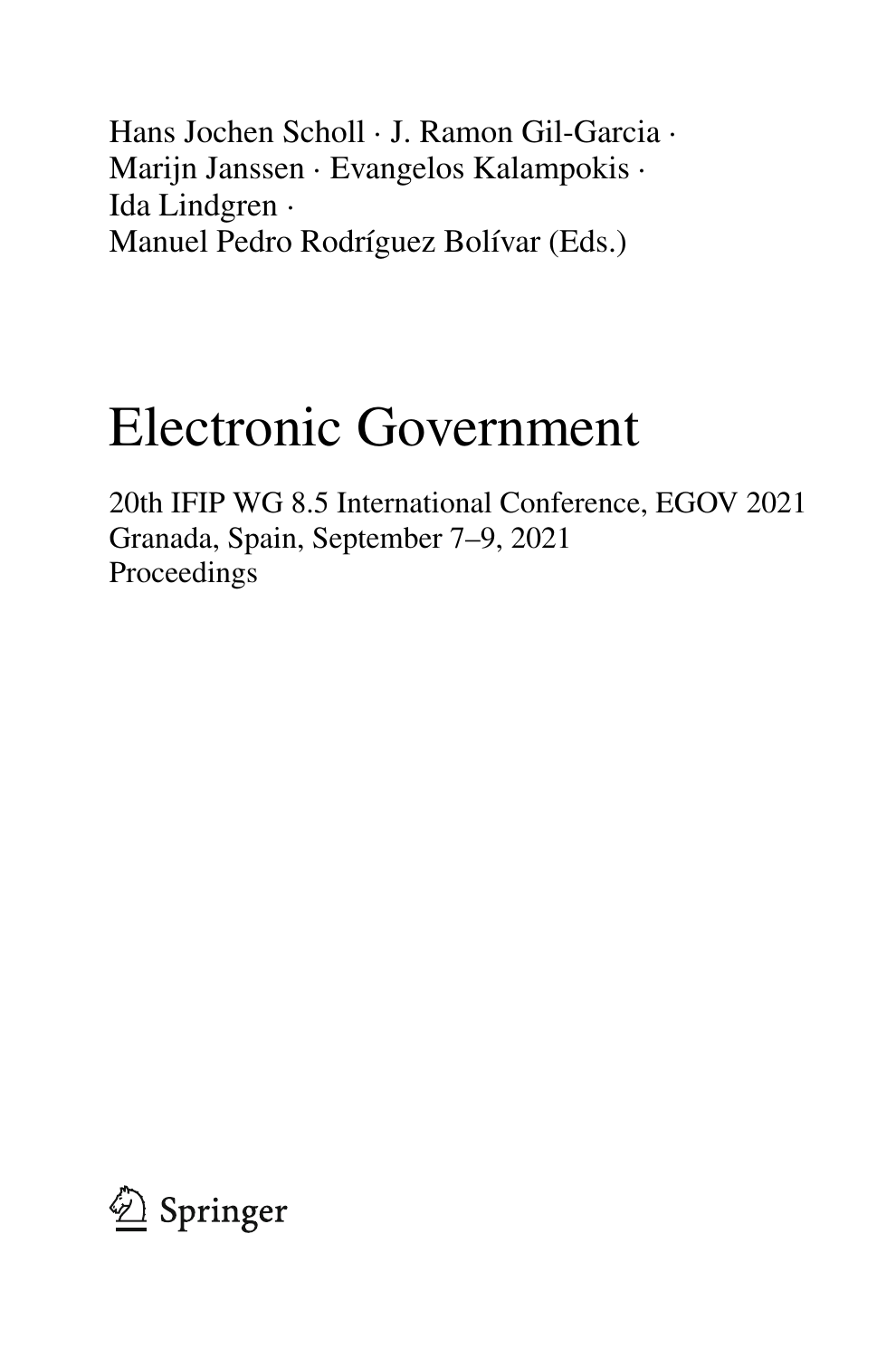# **Preface**

The EGOV-CeDEM-ePart conference is now in the fourth year of its existence after the successful merger of three formerly independent conferences, that is, the IFIP WG 8.5 Electronic Government (EGOV) conference, the Conference for E-Democracy and Open Government (CeDEM), and the IFIP WG 8.5 IFIP Electronic Participation (ePart) conference. This larger, united conference is dedicated to a broad area of digital or electronic government, open government, smart governance, e-democracy, policy informatics, and electronic participation. Scholars from around the world have found this conference to be a premier academic forum with a long tradition along its various branches, which has given the EGOV-CeDEM-ePart conference its reputation of one of the leading conferences worldwide in the research domains of digital/electronic, open, and smart government as well as electronic participation.

Unfortunately, due to the ongoing COVID-19 pandemic, this year's conference, held during September 7–9, 2021, at the University of Granada, Andalusia, Spain, was provided in a hybrid format of on-site and online attendances. All presentations and discussions, workshops keynotes, and panels were provided in this hybrid format. Despite this adjustment and a lower-than-normal on-site attendance, the conference was a great success.

The call for papers attracted completed research papers, work-in-progress papers on ongoing research (including doctoral papers), and project and case descriptions, as well as workshop and panel proposals. The submissions were assessed through a double-blind peer-review process, with at least three reviewers per submission, and the acceptance rate was 38%.

The conference tracks of the 2021 edition presented advances in the digital and socio-technological domain of the public sphere, demonstrating cutting-edge concepts, methods, and styles of investigation by multiple disciplines. The papers were distributed over the following tracks:

- General E-Government and E-Governance
- General E-Democracy and E-Participation
- AI, Data Analytics, and Automated Decision Making
- Digital and Social Media
- Digital Society
- Emerging Issues and Innovations
- Social Innovation
- Legal Informatics
- Open Data: Social and Technical Aspects
- Smart and Digital Cities (Government, Communities, and Regions)

Among the full research paper submissions, 23 papers (empirical and conceptual) were accepted for this year's Springer LNCS EGOV proceedings (vol. 12850) from the General E-Government track as well as from the tracks on Smart Cities, AI, and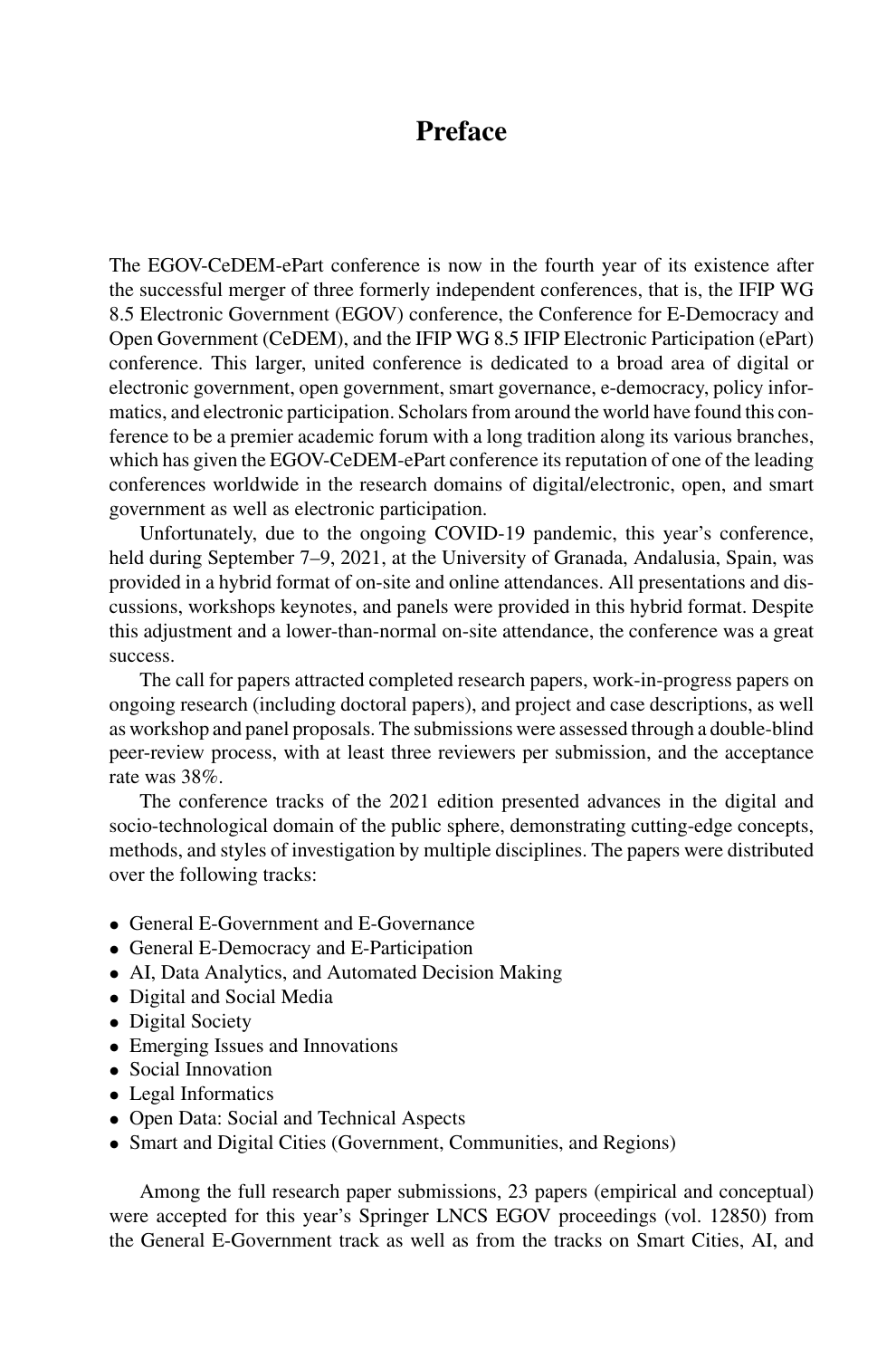Open Data. Another 16 completed research papers from the General E-Democracy and E-Participation track as well as from the tracks on Digital and Social Media, Legal Informatics, Digital Society, Social Innovation, and the Emerging Topics and Innovation went into this LNCS ePart proceedings (vol. 12849).

The papers included in this volume have been clustered under the following headings:

- Digital Transformation
- Digital Services and Open Government
- Digital Open Data: Social and Technical Perspectives
- Smart Cities
- Data Analytics, Decision Making, and Artificial Intelligence

As in the previous years and per the recommendation of the Paper Awards Committee under the leadership of Noella Edelmann (Danube University Krems, Austria) and Evangelos Kalampokis (University of Macedonia, Greece), the IFIP EGOV-CeDEMePart 2021 Conference Organizing Committee granted outstanding paper awards in three distinct categories:

- The most interdisciplinary and innovative research contribution
- The most compelling critical research reflection
- The most promising practical concept

The winners in each category were announced during the obligatory awards ceremony at the conference.

Many people behind the scenes make large events like this conference happen. We would like to thank the members of the Program Committee and the reviewers for their great efforts in reviewing the submitted papers. We would also like to express our deep gratitude to Manuel Pedro Rodríguez Bolívar, Laura Alcaide Muñoz, and their local team at the University of Granada (UGR) for hosting the conference.

Voted the best institution of higher education in Spain by international students in 2014, the public UGR does not only reside on very famous historical premises, for example, the former Royal Hospital of Granada (1511-1526) and its unique Renaissance Courtyard, but it also was founded in historical times (1531) some forty years after the last Muslim rulers were forced to leave the Iberian Peninsula. Today, the university, with about 60,000 students, is the fourth largest in Spain with a large contingent of international students seeking and receiving their higher-education degrees at this extraordinary institution. UGR provides a wide range of studies organized in 5 schools, 22 faculties, and 116 departments.

The attendees who were able to make it to the conference in person were greatly reimbursed for their traveling efforts by finding themselves for a few days in a stunning environment of natural and architectural beauty, the latter of which spans many centuries with world-famous complexes such as the Alhambra, the famous palace city of the Muslim rulers, and the Cathedral, among other examples of outstanding architectural skill, taste, and ingenuity. Today, the quarter-million population City of Granada has remained a bustling Andalusian center of diverse culture, exquisite gastronomy, modern and traditional commerce, and great Mediterranean outdoor life surrounded by the august